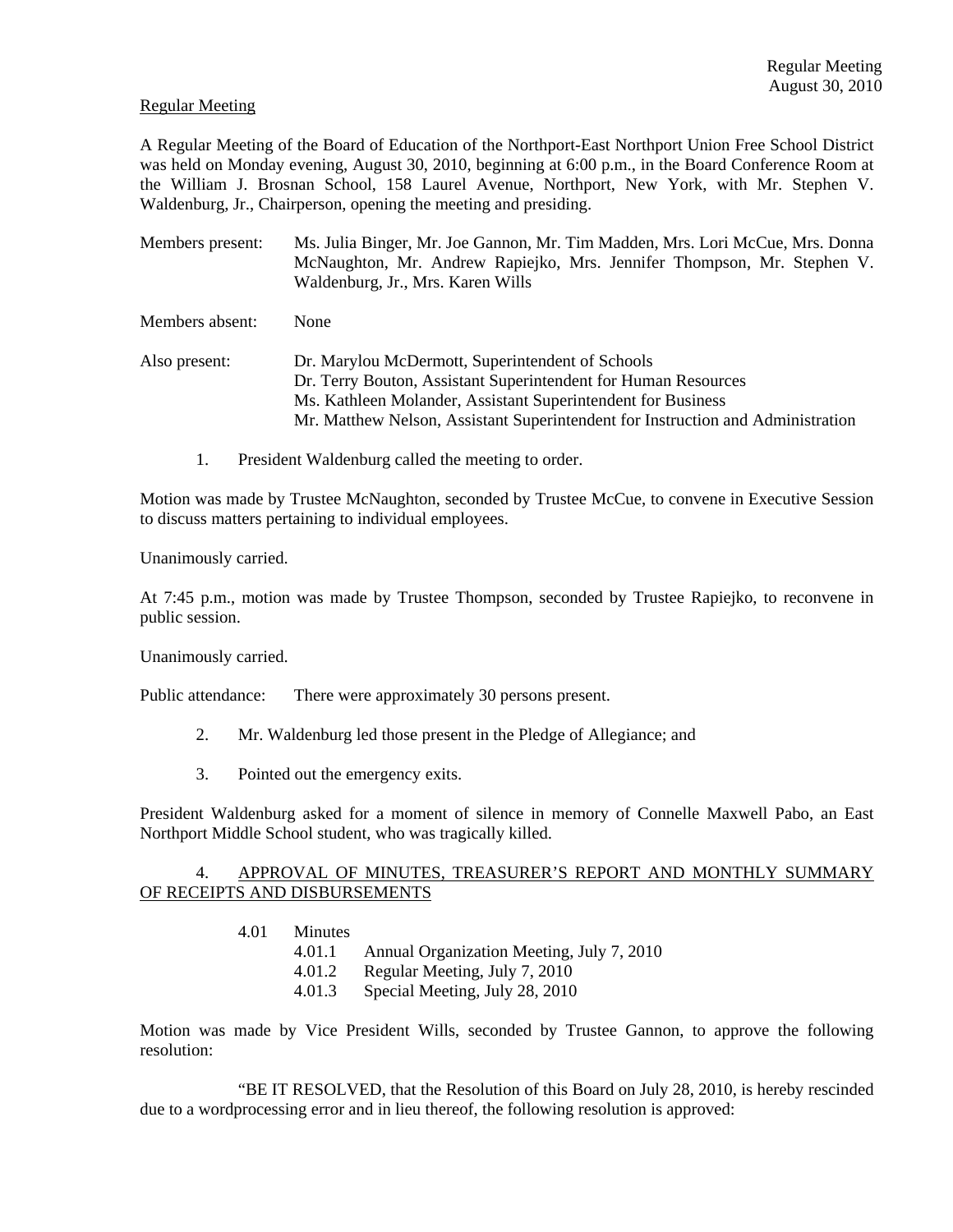BE IT RESOLVED, that the Northport-East Northport Union Free School District hereby appoints Dr. Kathy Weiss to act and serve as Special Compliance Officer to investigate a certain matter at the rate of \$185 per hour. The Northport-East Northport Union Free School District agrees to protect and indemnify Dr. Weiss in the event of adverse litigation against Dr. Weiss arising out of the performance of her duties as Compliance Officer for the District

 The minutes of the Board's July 28, 2010 Board meeting will be corrected to reflect the correct Resolution"

Vote on Vice Presidents Wills' motion was unanimously carried.

Motion was made by Trustee Madden, seconded by Trustee Thompson to approve the minutes of the July 7, 2010 Annual Organization Meeting and July 7, 2010 Regular Meeting with a correction to the July 7, 2010 Regular Meeting under item 12.1, New Business, Trustee Madden's vote on Trustee McNaughton's motion was "No".

Vote on Trustee Madden's motion was unanimously carried.

Motion was made by Trustee McCue, seconded by Trustee Gannon, to approve all items under 4.02.

- 4.02 Treasurer's Report and Monthly Summary of Receipts and Disbursements:
	- 4.02.1 Treasurer's Report for the period May 1, 2010 through May 31, 2010 4.02.2 Monthly Summary of Receipts and Disbursements for May 2010

Vote on Trustee McCue's motion was unanimously carried.

 4.03 For Information: Claim's Auditors Report for Warrants and Schedule of Claims for payments dated:

May 2010 & June 2010 (Wire Transfer Report), May 14, 2010 (Accounts Payable Warrant), May 14, 2010 (Payroll Trust & Agency Warrant), May 28, 2010 (Accounts Payable Warrant), May 28, 2010 (Payroll Report), May 28, 2010 (Payroll Trust & Agency Warrant), May 2010 (Claims Audit Report), June 3, 2010 (Accounts Payable Warrant), June 4, 2010 (Accounts Payable Warrant), June 11, 2010 (Payroll Trust & Agency Warrant), June 11, 2010 (Payroll Audit at William J. Brosnan Building), June 15, 2010 (Accounts Payable Warrant), June 23, 2010 (Accounts Payable Warrant), June 25, 2010 (Payroll Trust & Agency Warrant), June 30, 2010 (Accounts Payable Warrant), June 2010 (Claims Audit Report)

## 5. SPECIAL REPORTS/ANNOUNCEMENTS FROM THE SUPERINTENDENT

Dr. McDermott announced that the District will be welcoming students back to school on Tuesday, September  $7<sup>th</sup>$  and Superintendent's Conference Days will be held on September 1<sup>st</sup> and  $2<sup>nd</sup>$  for staff.

5.01 For Information: Elementary Class Sizes

Dr. McDermott stated that she has been monitoring Ocean Avenue class size closely and has recommended that an additional section be added to the  $3<sup>rd</sup>$  grade. Dr. McDermott also recommended additional sections be added to kindergarten and 1<sup>st</sup> grade at Dickinson Avenue. Dr. McDermott noted that these recommendations are reflected in the projections. There was a brief discussion regarding space allocation, class time with specials teachers, and class size guidelines.

5.02 For Information: Review of 2010-2011 Elementary School Conduct and Discipline Policy Changes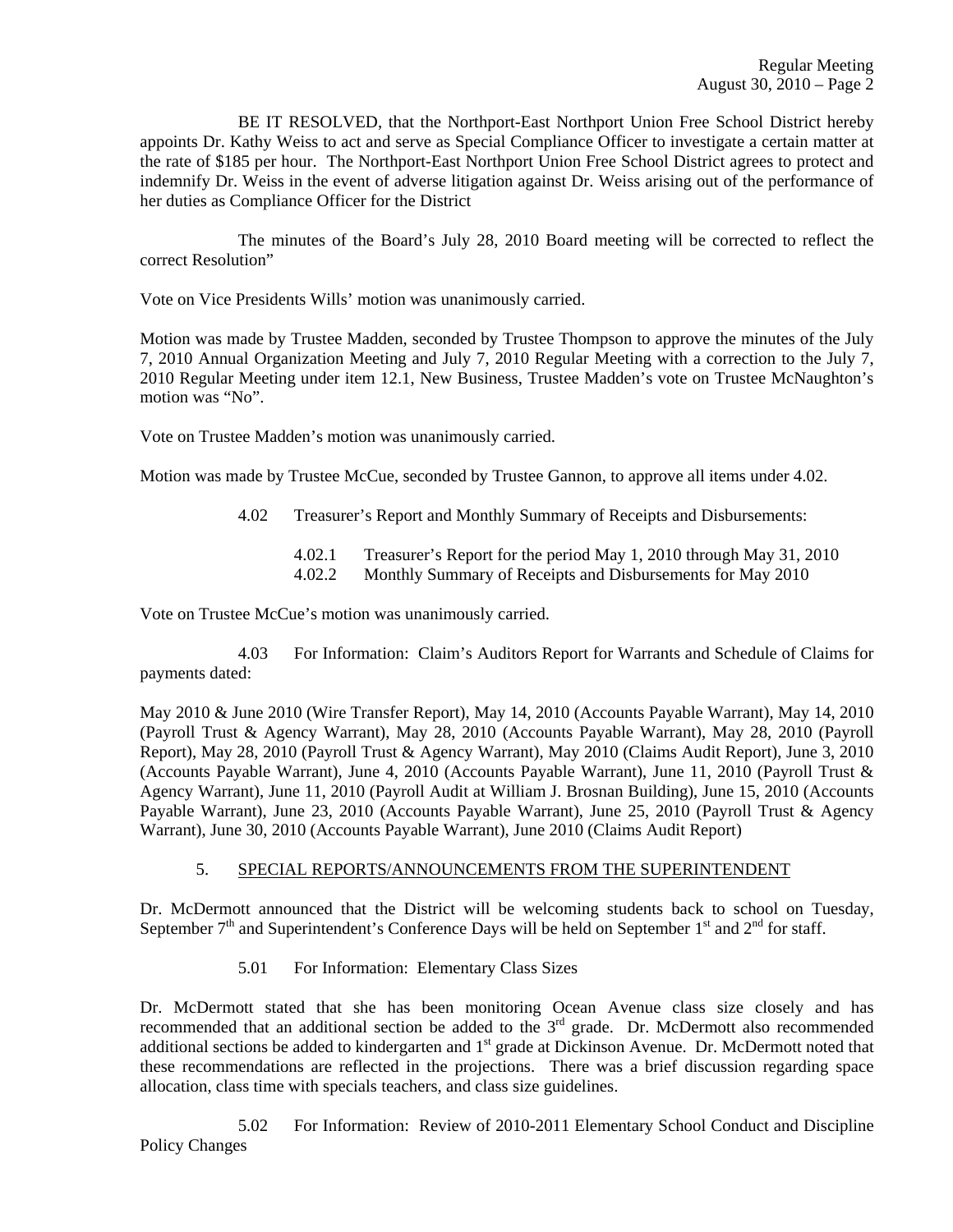5.03 For Information: Review of 2010-2011 High School Student Handbook Changes

 5.04 The President of the Board reviewed the upcoming Board of Education meetings of September  $13^{th}$ , October  $4^{th}$  and October  $25^{th}$ .

### 6. COMMUNICATIONS

6.01 There were no letters of communication.

## 7. PUBLIC PARTICIPATION

## Name Comment

Dave Ambro Inquired about the implementation of BoardDocs and asked if the backup agenda The Observer material is available on the website and if public copies will eventually be eliminated.

Mr. Nelson stated that agenda backup material is available on the website and eventually there will be wireless access throughout the District and the paper copies will be eliminated. Dr. McDermott stated that paper copies can be provided to those people who do not have access to a computer and printer.

Albert Prisco Welcomed the new Board members and wished them luck. Mr. Prisco inquired Resident about the money taken from negotiations and transportation to add teachers back. Mr. Prisco also asked for more public information regarding the negotiations.

President Waldenburg stated that the District may set aside a reserve in one year for teacher, custodial or any other negotiating unit and that any money that is not used goes back to the District. Ms. Molander, Assistant Superintendent for Business, stated that the consumer price index from New York State did not come in until after the budget was voted upon and it was lower than anticipated.

President Waldenburg stated that the Board receives recommendations from the public and takes that information to try and form a cohesive plan to present during negotiations.

Dr. Nina Dorata Inquired when the district negotiates the transportation contracts. Resident

Ms. Molander stated that in the springtime the District receives information from various contractors as to whether or not to extend the contracts. Ms. Molander noted that the CPI used for negotiations is not received until the first week of June.

Larry Licopoli Inquired if fuel cost was negotiated as part of the transportation contracts. Mr. Resident Licopoli also commented that the workers at the high school were extremely polite and represented the District very well while the work is being done on the track.

President Waldenburg welcomed the new high school assistant principals, Denise Keenan and Daniel McKeon.

Motion was made by Trustee Madden, seconded by Trustee Thompson, to approve all items under 8. including Supplemental 8.01.1 (Schedule A #54-88) and Supplemental 8.01.2 (Schedule B #88-92).

8. SUPERINTENDENT'S REPORT, GENERAL - FOR BOARD ACTION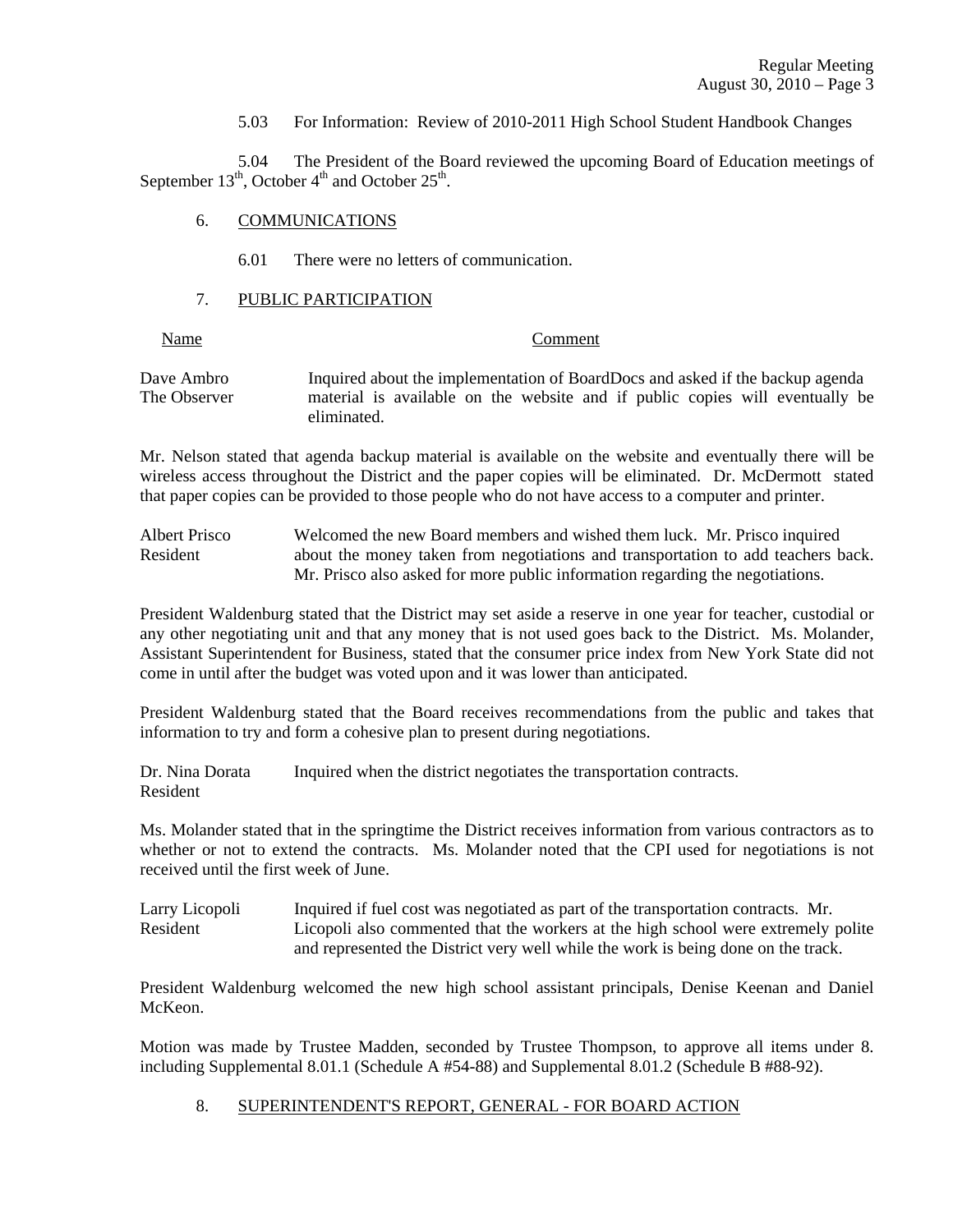8.01 Personnel Schedules, each dated August 30, 2010, and each attached and made part of the official minutes:

|        |                   |                 | 8.01.1 Schedule A - Certified Staff (including Supplemental A #54-88) |
|--------|-------------------|-----------------|-----------------------------------------------------------------------|
|        | 8.01.2 Schedule B | $\sim$ 10 $\pm$ | Non-Instructional Staff (including Supplemental B #88-                |
|        |                   |                 | 92)                                                                   |
|        |                   |                 | 8.01.3 Schedule C - Salary Transfers                                  |
| 8.01.4 | Schedule D        |                 | - Extra Pay                                                           |
|        | 8.01.5 Schedule J |                 | - Committee on Special Education                                      |

President Waldenburg congratulated Karrie Kruger on her appointment as Chairperson for Special Education.

8.02 Receiving for a first reading the following policy:

8.02.1 Policy #4526.1 – *"Internet Safety"*

In response to a question regarding the District providing age-appropriate instruction regarding appropriate online behavior, Mr. Matt Nelson, Assistant Superintendent for Instruction and Administration, stated that this will be provided through the library media program and the counseling program. Ms. Cynthia Lore, Director of Pupil Personnel Services, stated that the District is using the CyberSmart curriculum to education students on appropriate online behavior.

8.03 Receiving for a first reading revisions to the following policy:

 8.03.1 Policy #8132 – *"Fire and Emergency Drills"* – New Numbering System (Old Policy #6114.1 – *"Fire Drills"*)

Trustee Gannon requested a correction to the revised policy to insert "the District" after "The Board of Education and the Superintendent of Schools shall be responsible for" in the first line of paragraphs one and two.

8.04 Rescinding the following policy:

8.04.1 Policy #9140 – *"Citizens Advisory Committees"*

Trustee Gannon stated that the Board adopted Policy #2260 "Citizens Advisory Committees" at its July 7, 2010 meeting and that replaces Policy #9140.

 8.05 Approving the following school psychologist to serve as chairpersons for the subcommittees of the Committee on Special Education (SCSE) during the 2010-2011 school year:

Michael Comiskey, Noreen Digiose, Elizabeth Dragone, Melanie Fisher, Allyson Giaimo, Erin Girardin, Kristen Karkota, Karrie Kruger, Mary Christine Moser, Christine Pulaski, Lisa Quartararo, Corinne Scheidt, Martha White, Ph.D.

 8.06 Approving the following staff members as designees of the Northport-East Northport School District when initiating referrals to the Committee on Special Education:

Christina M. Pulaski, Director of Special Education; Allyson Giaimo, District Chairperson for Special Education; Karrie Kruger, District Chairperson for Special Education; Martha White, Lead Psychologist; Michael Comiskey, School Psychologist; Noreen Digiose, School Psychologist; Elizabeth Dragone, School Psychologist; Melanie Fisher, School Psychologist; Erin Girardin, School Psychologist; Kristen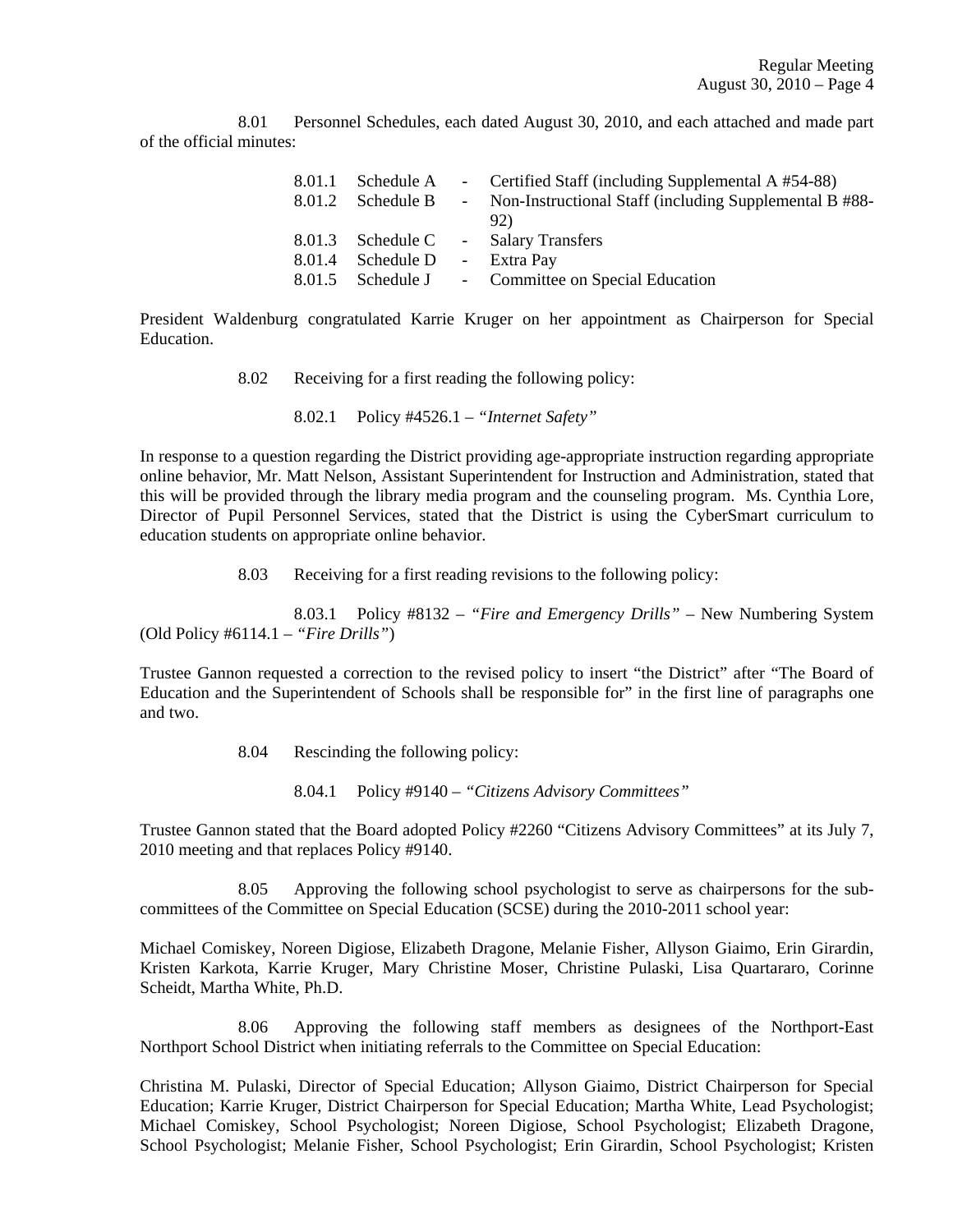Karkota, School Psychologist; Mary Christine Moser, School Psychologist; Lisa Quartararo, School Psychologist; Corinne Scheidt, School Psychologist

 8.07 Approving the following staff members to serve as chairpersons for the Committee on Special Education (CSE) during the 2010-2011 school year:

Christina M. Pulaski, Allyson Giaimo, Karrie Kruger, Martha White, Ph.D.

 8.08 Approving the following staff members to serve as chairpersons for the Committee on Preschool Special Education (CPSE) during the 2010-2011 school year:

Christina M. Pulaski, Allyson Giaimo, Karrie Kruger, Corinne Scheidt, Dr. Martha White

Vote on Trustee Madden's motion to approve all items under 8., including Supplemental 8.01.1 (Schedule A #54-88) and Supplemental 8.01.2 (Schedule B #88-92), and with correction to 8.03.1 Policy #8132 – *"Fire and Emergency Drills"*, was unanimously carried.

Motion was made by Trustee McNaughton, seconded by Trustee McCue, to approve all items under 9., including Supplemental 9.06.3.

### 9. SUPERINTENDENT'S REPORT, FINANCIAL - FOR BOARD ACTION

9.01 Taking specified action on the following BIDS:

### TRANSPORTATION

 9.01.1 Award – Transportation for District Students and District Students with Disabilities Attending Out-of-District Schools

#### EDUCATIONAL

9.01.2 Reject – Computer Security Software/Hardware

9.01.3 Award – Drivers In-Car Instruction Bid Extension

#### BUILDINGS & GROUNDS

 9.01.4 Award – Building Condition Survey, Five-Year Capital Plan and School Facility Report Cards

 9.02 Approving the Northport-East Northport School District's participation in the Huntington Arts Counsel "Journey" Program for the 2010-2011 school year

9.03 Authorizing the Board President to execute the following contract:

 9.03.1 An Agreement between the Northport-East Northport Union Free School District and Youth Directions and Alternatives C.Y.A., Inc., in the amount of \$32,000 for the 2010-2011 school year - \$4,000 for general services as stated in the contract, and \$28,000 for the employment of a full time street worker

 9.04 Approving an invoice from the Nassau-Suffolk School Boards Association, Inc., re: 2010-2011 Board membership dues

 9.05 Authorizing the Board President to sign a contract with the following district to provide Health Services for Northport-East Northport students attending school in that district during the 2009-2010 school year: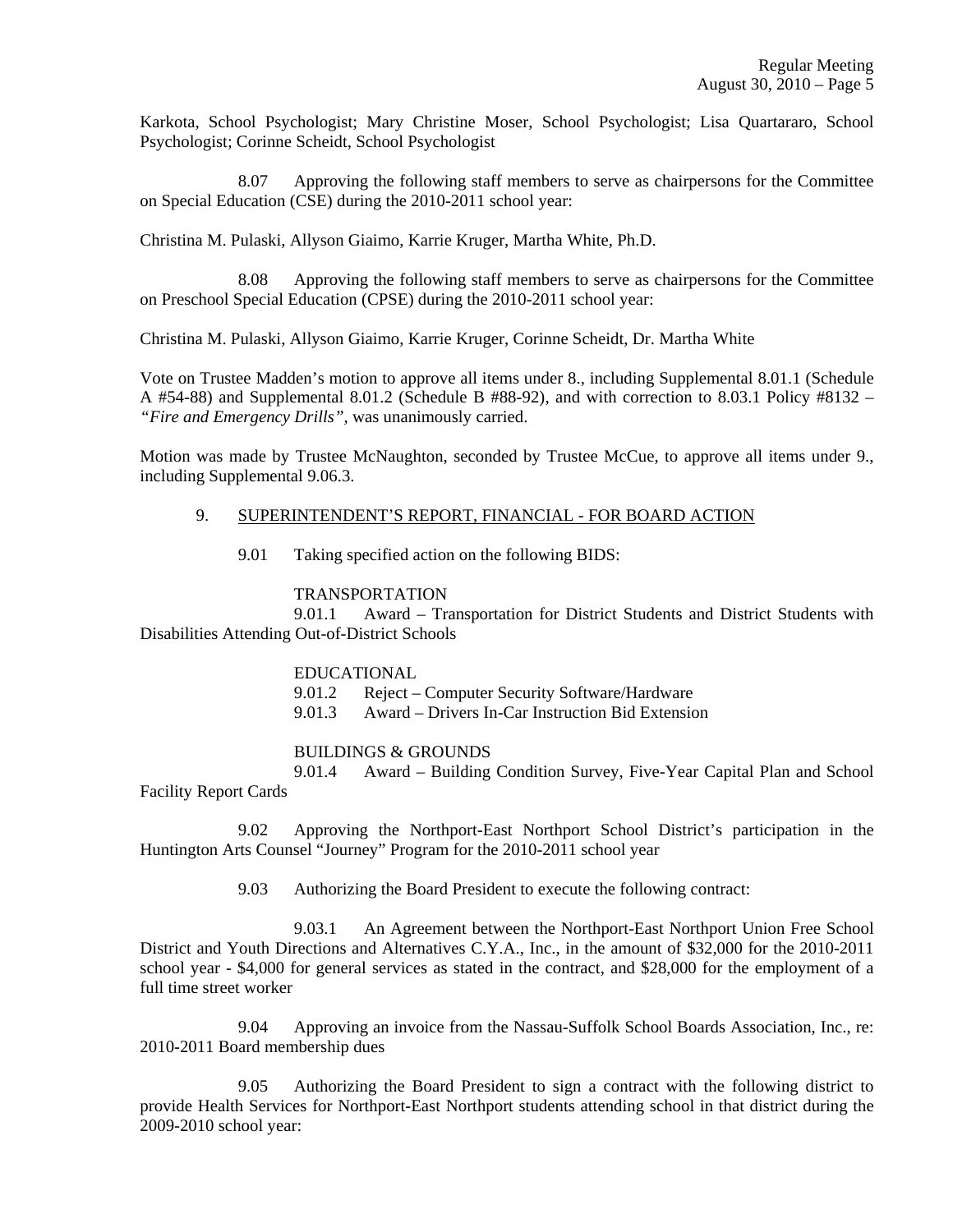9.05.1 Commack Union Free School District, twenty-three (23) students attending Holy Family Regional School @ \$504.38, totaling \$11,600.74.

9.06 Receiving the following donations to the District:

 9.06.1 \$50 from M.D. Schweibish and \$25.00 from John Gregurich to the Michael C. Kauffman Memorial Scholarship Fund

 9.06.2 \$250.00 from the Huntington Community Band to the Robert Krueger Scholarship Fund

 9.06.3 Forty-one (41) HP 7700 computers, approximately 2 to 3 years old, with flat screen monitors and keyboards from the Social Security Administration, value estimated by the donor to be approximately \$8,200.

9.07 Approving transfer of general fund appropriations in the 2010-2011 budget

9.08 Approving the following change orders:

 9.08.1 Change Order No. 1, dated July 14, 2010, SED Project #58-04-04-03-0- 010-024, Northport High School, increase in the amount of \$400.00

9.09 Approving the following resolution:

 "RESOLVED, that the Board of Education accept the donation of \$1,000 from the Starbucks Foundation to Dickinson Avenue Elementary School for a literacy grant. Upon acceptance by the Board of Education, the funds will be placed in the Special Aid Fund to be used for a literacy grant at the discretion of the school principal"

9.10 Recommendation to approve the following resolution:

"RESOLVED, that the Board of Education accept the donation of \$296.87 from the Stop & Shop A+ Bonus Bucks Program to be used for the purchase of supplies at Northport Middle School and increase the 2010-2011 budget code A2020.5040.23.2802 by \$296.87 for this purpose.

RESOLVED, that the Board of Education hereby approves an increase in the revenue code A2705 of the 2010-2011 budget by \$296.87 with the understanding that this increase in revenue is the result of the Northport Middle School participation in the Stop  $\&$  Shop A+ Bonus Bucks Program"

9.11 Approving the following resolution:

"RESOLVED, that the Board of Education accept the donation of \$57.94 from Chase Bank from the WaMoola for Schools Program and  $$605.75$  from Stop & Shop A+ Bonus Bucks to be used for the purchase of supplies at Ocean Avenue Elementary School and increase the 2010-2011 budget code A2110.5030.15.0200 by \$663.69 for this purpose.

RESOLVED, that the Board of Education hereby approves an increase in the revenue code A2705 of the 2010-2011 budget by \$663.69 with the understanding that this increase in revenue is the result of the Ocean Avenue Elementary School participation in the WaMoola for Schools Program and the Stop & Shop A+ Bonus Bucks Program"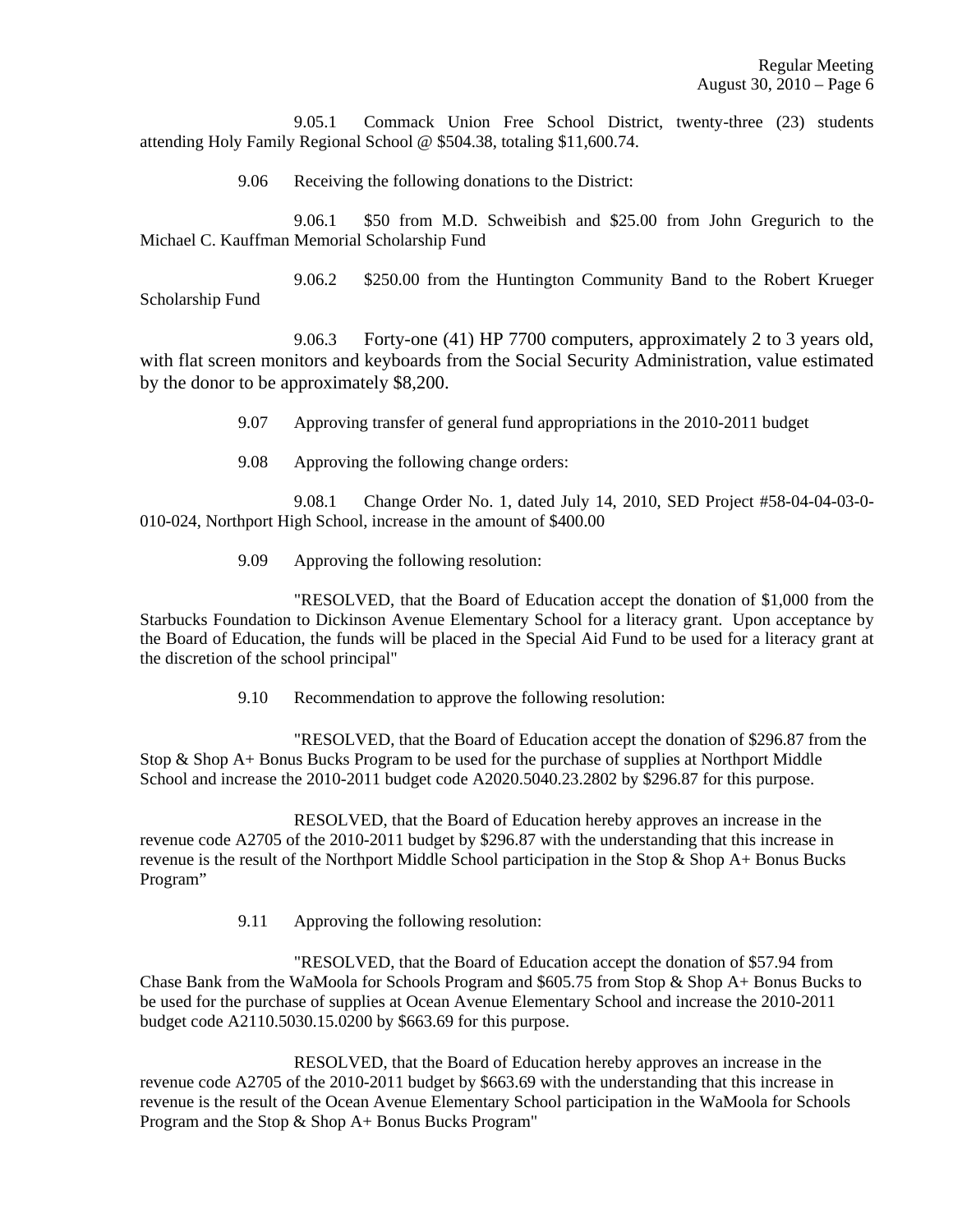Vote on Trustee McNaughton's motion to approve all items under 9., including Supplemental 9.06.3 was unanimously carried.

# 10. SUPERINTENDENT'S REPORT - FOR INFORMATION ONLY

10.02 Student Activity Account Reports for May 2010 from:

 10.02.1 Northport High School 10.02.2 East Northport Middle School

10.02.3 Northport Middle School

 10.03 State Education Department Income Eligibility Guidelines for free and reduce price meals or free milk for July 1, 2010 – June 30, 2011 school year

| 10.04 | <b>Investment Report</b>                 |                                                          |  |
|-------|------------------------------------------|----------------------------------------------------------|--|
|       |                                          | 10.04.1 Investment Report for May, 2010                  |  |
| 10.05 | <b>Collateral Report</b>                 |                                                          |  |
|       | 10.05.1                                  | Collateral Report for May, 2010                          |  |
| 10.06 | Monthly Revenue and Budget Status Report |                                                          |  |
|       | 10.06.1                                  | Monthly Revenue and Budget Status Report as of May, 2010 |  |

#### 11. UNFINISHED BUSINESS

#### 12. NEW BUSINESS

12.01 For Information: New York State School Boards Association 91<sup>st</sup> Annual Convention and Trade Show, October 21-24, 2010, Sheraton New York Hotel & Towers, New York

Vice President Wills stated that it is important for the District to show representation at the New York State School Boards Association 91<sup>st</sup> Annual Convention and also at the Nassau-Suffolk School Boards Association Resolution Dinner.

Motion was made by Vice President Wills, seconded by Trustee McCue, to set aside funds not to exceed \$650 for travel, parking and mileage expenses to send two delegates to the NYSSBA Annual Meeting on October 23, 2010.

Unanimously carried.

Trustee Rapiejko inquired about the Federal Aid money given to school districts and the Race to the Top funds.

Ms. Kathleen Molander, Assistant Superintendent for Business, stated that the State Aid reflects and additional \$606,061 in federal education jobs fund restoration passed by the government on August  $10^{th}$ . Ms. Molander noted that this must be used for jobs but the District has not received any instructions on how it must be used. Ms. Molander also stated that the District does not know how the Race to the Top funds will be distributed to school districts.